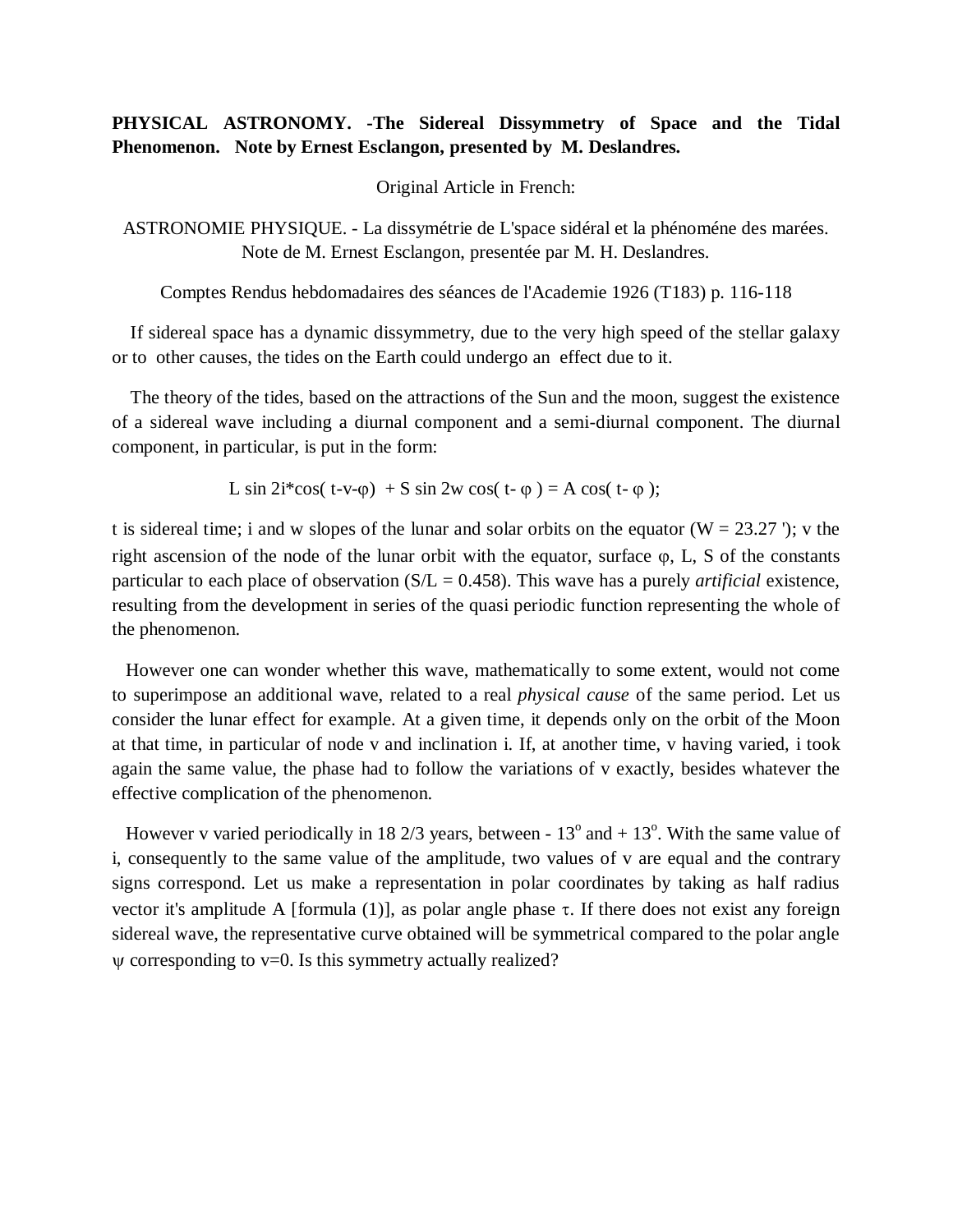

For this research, I used 166,500 observations with time with Pola in the Adriatic, from January 1st, 1898 to December 31st, 1916, thus extending over 19 years. I calculated, for each year, the average components, diurnal and semi-diurnal, of the sidereal wave (K1, and K2). The polar representation of the half-amplitudes (in millimetres) and the phases of the diurnal wave is given by curve III. It is seen that the points A and B corresponding to  $v = 0$  (January 1st, 1904, May 1913) are not on straight line with the origin and correspond to different phases.

This anomaly is explained if, with the lunar-solar wave, represented on the polar-line by curve II (curve I represents the lunar wave), one adds an additional wave coming from a dissymmetry of space, represented in amplitude and phase by the vector  $02 - 03$  (amplitude = 50mm, phase = 245 deg.). If not, it would be necessary to admit that the inequality of amplitudes between the lunar and solar sidereal waves involves a shift of phases unequal and differing by 2 hours. (which is not very probable, if not impossible, the period being the same for both). The identical calculations carried out on the latter semi-diurnal wave lead to a negligible sidereal effect.